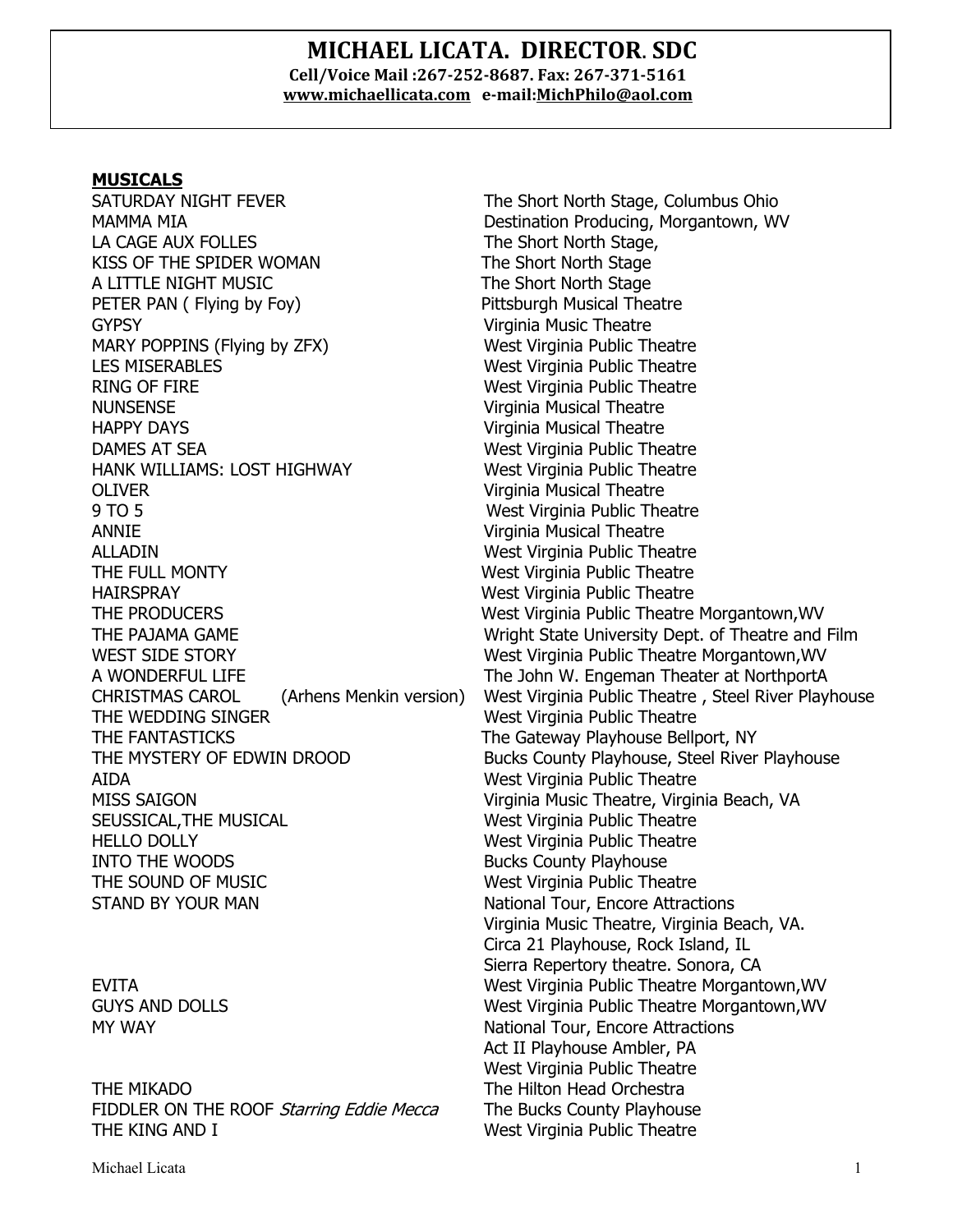#### **MICHAEL LICATA. DIRECTOR**. **SDC Cell/Voice Mail :267-252-8687. Fax: 267-371-5161 www.michaellicata.com e-mail:MichPhilo@aol.com**

CINDERELLA (R&H) West Virginia Public Theatre CHICAGO West Virginia Public Theatre

CAROUSEL West Virginia Public Theatre THE MUSIC MAN The Bucks County Playhouse SOUTH PACIFIC **West Virginia Public Theatre** THE WIZARD OF OZ West Virginia Public Theatre THE MOST HAPPY FELLA(*Starring Spiro Malas*) West Virginia Public Theatre JEKYLL AND HYDE The Bucks County Playhouse THEY'RE PLAYING OUR SONG THE Pocono Playhouse MAN OF LA MANCHA Virginia Music Theatre Virginia Beach, VA CABARET **The Pocono Playhouse** MY FAIR LADY **West Virginia Public Theatre** ANNIE GET YOUR GUN (1999 Version) The Millbrook Playhouse SWEET CHARITY **West Virginia Public Theatre** SHE LOVES ME The Bucks County Playhouse MAME MAME MEDIA RESERVE TO MEDIA THE MEDIA MEDIA PARAMETER AND MEDIA PARAMETERS AND MEDIA PARAMETERS AND MEDIA

#### **PLAYS**

OTHER PEOPLE'S MONEY The John W. Engeman Theater at Northport MIRACLE ON 34<sup>th</sup> STREET The Bucks County Playhouse DRACULA *(starring Gordon Thomson)* The Bucks County Playhouse AFTER-PLAY Walnut Street Theatre, Philadelphia THE MUSICAL COMEDY MURDERS OF 1940 Arts Center of Coastal Carolina THE GRADUATE THE GRADUATE DRIVING MISS DAISY **Millbrook Playhouse Lock Haven, PA** YOU CAN'T TAKE IT WITH YOU Millbrook Playhouse SAME TIME NEXT YEAR Millbrook Playhouse LEND ME TENOR **THE SUITE SET ASSESS** The Bucks County Playhouse

The Bucks County Playhouse RAGS University of the Arts Philadelphia, PA GYPSY (Starring Joyce DeWitt) The Bucks County Playhouse New Hope, PA The Foothills Theatre Worcester, MA Media Theatre, Media PA A MY NAME IS ALICE University of the Arts Philadelphia, PA SCROOGE, THE MUSICAL West Virginia Public Theatre OKLAHOMA West Virginia Public Theatre The Pocono Playhouse Mountain Home, PA

A CHRISTMAS CAROL (John Jakes adaptation) Arts Center of Coastal Carolina Hilton Head,SC SHEAR MADNESS (Original version) Arts Center of Coastal Carolina Hilton Head, SC THE MAN WHO CAME TO DINNER **Arts Center of Coastal Carolina Hilton Head**, SC

#### **SPECIAL PROJECTS**

 Guest Artist Director for the 2017 Ohio Northern University International Play Festival. \*PROMETHEUS THE ORIGIN by Ramon Griffero; Translated by Adam Versenyi \*BABYSITTER by Catherine Leger; Translated by Chantal Bilodeau

\* English language premiere

BURLESQUE THE SHOW Westin Showroom, Las Vegas

Michael Licata 2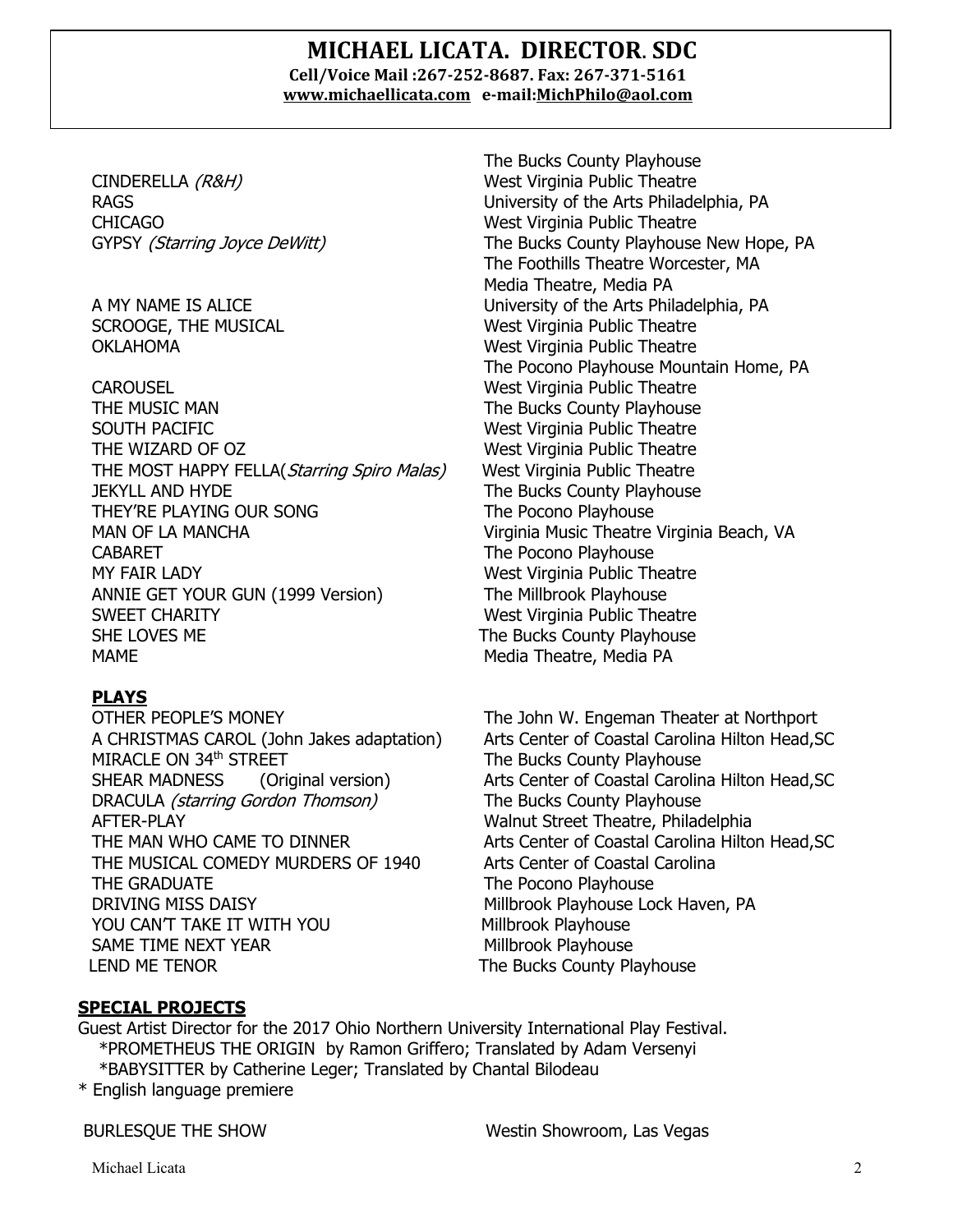## **MICHAEL LICATA. DIRECTOR**. **SDC Cell/Voice Mail :267-252-8687. Fax: 267-371-5161**

**www.michaellicata.com e-mail:MichPhilo@aol.com**

### **OTHER INFORMATION AND EXPERIENCE**

Producing Artistic Director West Virginia Public Theatre 2011-2014 Professional Actor; Appeared on Broadway in EVITA, SWEET CHARITY; Off Broadway: THE FANTASTICKS; National Tour, MAN OF LA MANCHA (Captain of the Inquisition); COMPANY (David), EVITA (Magaldi)

Worked under the following directors and conductors as an actor: Bob Fosse, Harold Prince, John Nuemeier, Mark Hoebee, Milton Rosenstock, John DeMain, Lawrence Foster, Wolfgang Weber, Julian Stein, Tom Jones, Albert Marre.

#### **EDUCATIONAL**

University of Cincinnati College Conservatory of Music Lee Strasberg Institute, NY Fred Kareman Studio. Guest Adjunct Professor of Music Theatre, Wright State University -Winter Quarter 2011 Courses Taught: Musical Theater Scene Styles Acting for Acting/ Musical Theatre Majors Repertoire Class Master Classes Taught: University of the Arts; Philadelphia Pittsburgh Musical Theatre

#### **UNION AFFILIATIONS: SDC, AEA, AFTRA, SAG**

#### **REFERENCES:**

Ron Ianone, Founding Producer West Virginia Public Theater 304-906-6647 riannone@wvu.edu

Gene Terrusso. Former Head of Professional Theatre Training Program , University of the Arts , Phliadephia; Rhodes Scholar gterruso@outlook.com

Rick Gore, Executive Producer Short North Stage rick@shortnorthstage.org

Neil Bucklew, Former Board President West Virginia Public Theatre Neil.Bucklew@mail.wvu.edu

Jerry Lonn, Producer, Encoreattractions jlonn@encoreattractions.com 480-502-9779

Joe Deer Head Musical Theatre Program Wright State University 937-775-2424 joedeer@wright.edu